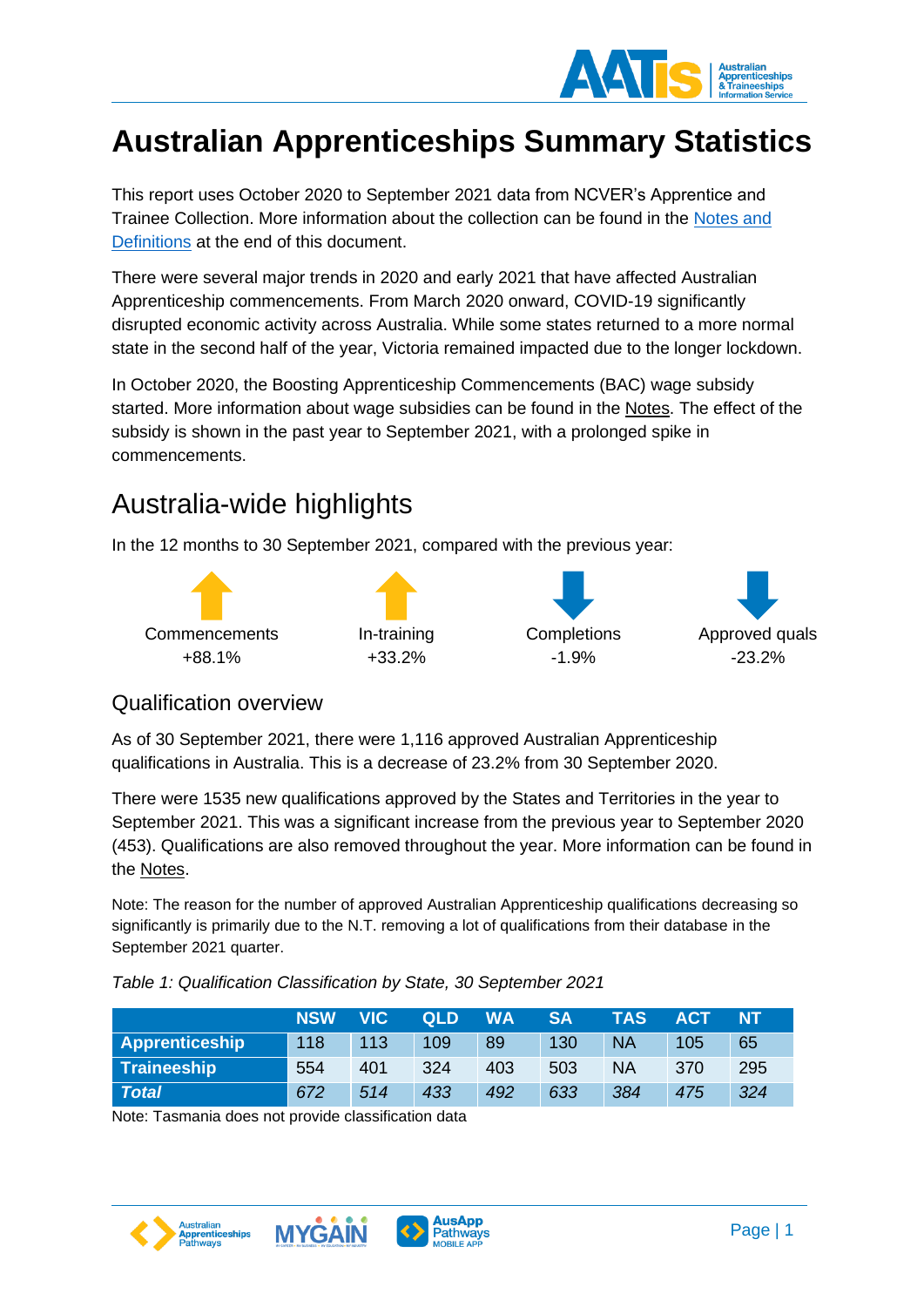

### Australian Apprenticeship statistics overview

In the 12 months to 30 September 2021, compared with the previous year:

- Commencements increased by 88.1.% to 238,360
- Completions decreased by 1.9% to 78,560
- In-training numbers at 30 September increased by 33.2% to 352,020

*Figure 1: Australian Apprenticeship commencements and completions, annual, 2001 to 2021*



State and Territory commencements compared with the previous year, showed:

|            | * * * * * * * *                                           |                   |  |     |    |
|------------|-----------------------------------------------------------|-------------------|--|-----|----|
| <b>NSW</b> |                                                           | VIC OLD WA SA TAS |  | ACT | NT |
|            | +76.6% +100.5% +97.5% +100.5% +84.2% +82.5% +31.8% +51.1% |                   |  |     |    |

Note: For more information on trends within each State and Territory, please visit the relevant summaries later in this document.





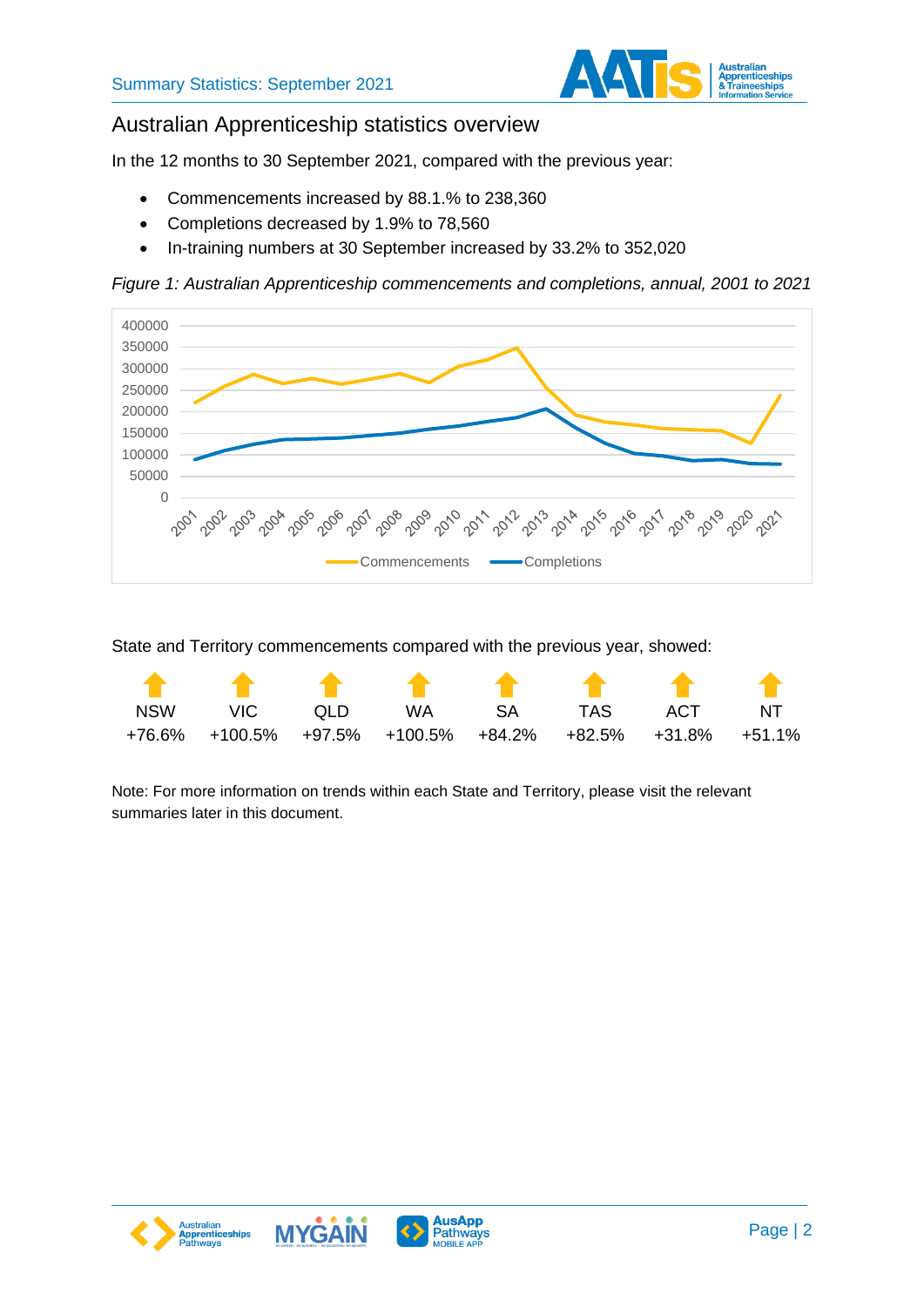



*Figure 2: Commencement, completion, and in-training numbers, by state and territory*

Note: Commencements and completions statistics are for 12 months. In training numbers are as at 30 September 2021.

Across Australia, commencements in qualifications classified as traineeships were higher than commencements in qualifications classified as apprenticeships. For information about the number of approved apprenticeship and traineeship qualifications, and their related commencements, visit each state and territory breakdown.



*Figure 3: Annual apprenticeship and traineeship commencements, by state and territory*

Note: This report uses year to September 2021 qualifications data when referencing apprenticeship and traineeship classifications. Tasmania shows all commencements against 'apprenticeships' as they do not classify qualifications. The commencements numbers in this graph exclude qualifications that were not able to be matched against a classification, therefore may not match those shown in overall commencement figures.



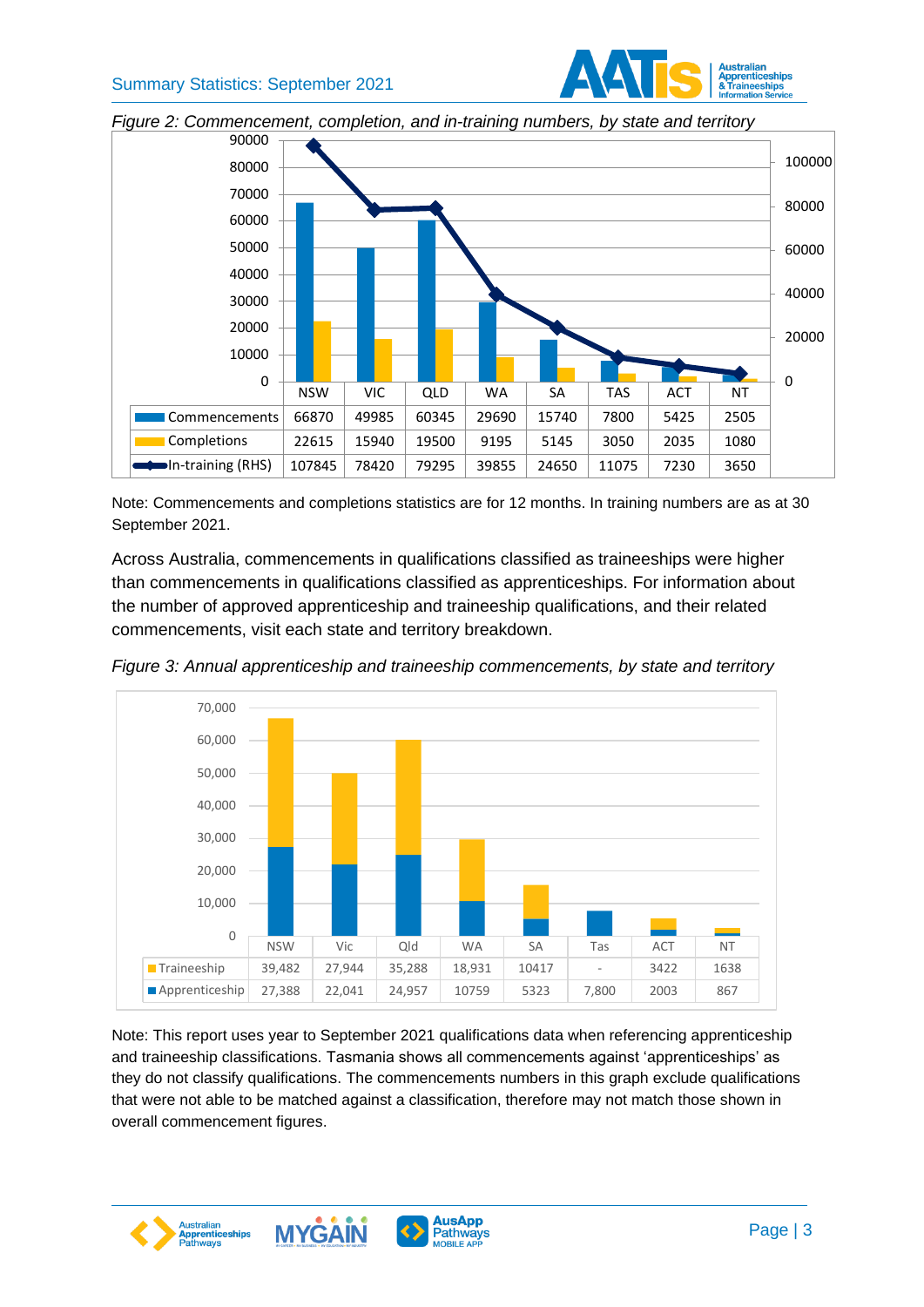

### Industry and occupation breakdowns

*Table 2: Australian Apprenticeships Commencements in the Top 10 Training Packages in the 12 months ending September 2021 ('000)*

|                                 | <b>NSW</b> | <b>VIC</b> | QLD  | <b>WA</b> | <b>SA</b> | <b>TAS</b> | <b>ACT</b> | <b>NT</b> | <b>AUS</b> |
|---------------------------------|------------|------------|------|-----------|-----------|------------|------------|-----------|------------|
| <b>BSB</b> Business Services    | 9.9        | 6.9        | 11.8 | 4.1       | 3.1       | 1.6        | 0.6        | 0.3       | 38.3       |
| <b>CPC</b> Construction         | 9.5        | 8.9        | 7.8  | 2.4       | 1.6       | 1.1        | 0.8        | 0.2       | 32.3       |
| <b>CHC</b> Community Services   | 7.0        | 3.1        | 3.5  | 2.4       | 1.1       | 0.7        | 0.6        | 0.4       | 18.8       |
| <b>SIT</b> Tourism, Hospitality | 3.9        | 4.7        | 5.7  | 2.3       | 0.5       | 0.4        | 0.7        | 0.1       | 18.3       |
| UEE Electrotechnology           | 4.8        | 3.9        | 3.9  | 2.0       | 1.0       | 0.3        | 0.5        | 0.2       | 16.6       |
| <b>AUR Auto RS&amp;R</b>        | 4.3        | 3.0        | 4.2  | 2.8       | 0.9       | 0.4        | 0.2        | 0.2       | 16.0       |
| <b>SIR Retail Services</b>      | 4.1        | 2.4        | 2.5  | 1.8       | 1.7       | 0.8        | 0.2        | 0.2       | 13.6       |
| <b>MEM</b> Metal & Engineering  | 2.4        | 1.4        | 3.2  | 2.2       | 0.6       | 0.3        | 0.0        | 0.1       | 10.3       |
| <b>RII</b> Resources & Infra.   | 1.6        | 0.6        | 3.0  | 3.4       | 0.4       | 0.2        | 0.1        | 0.1       | 9.5        |
| <b>AHC</b> Argi, Hort, Conserv. | 2.4        | 2.5        | 2.4  | 0.6       | 0.8       | 0.2        | 0.1        | 0.2       | 9.3        |

*Table 3: Australian Apprenticeships Commencements in the Top 10 Qualifications in the 12 months ending September 2021*

|                                     | <b>NSW</b> | <b>VIC</b> | <b>QLD</b> | <b>WA</b> | <b>SA</b> | <b>TAS</b> | <b>ACT</b> | <b>NT</b> | <b>AUS</b> |
|-------------------------------------|------------|------------|------------|-----------|-----------|------------|------------|-----------|------------|
| * CPC30211 C3 in Carpentry          | 4234       | 3486       | 3099       | 62        | 652       | 563        | 405        | 139       | 12643      |
| * UEE30811 C3 in                    | 3548       | 3402       | 2882       | 1218      | 812       | 227        | 356        | 144       | 12590      |
| Electrotechnology Electrician       |            |            |            |           |           |            |            |           |            |
| SIT30616 C3 in Hospitality          | 1895       | 2648       | 3659       | 1373      | 2367      | 140        | 476        | 69        | 10498      |
| <b>SIR30216 C3 in Retail</b>        | 3017       | 1628       | 1763       | 1178      | 1508      | 619        | 128        | 108       | 9949       |
| * BSB30115 C3 in Business           | 939        | 1385       | 3888       | 845       | 737       | 238        | 67         | 81        | 8179       |
| *CPC32413 C3 in Plumbing            | 1718       | 2899       | 1164       | 564       | 392       | 115        | 236        | 63        | 7152       |
| * CHC30113 C3 in Early              | 3458       | 843        | 1558       | 644       | 158       | 92         | 270        | 72        | 7095       |
| <b>Childhood Education and Care</b> |            |            |            |           |           |            |            |           |            |
| <b>BSB30120 C3 in Business</b>      | 1487       | 827        | 2013       | 400       | 603       | 84         | 24         | 48        | 5488       |
| * AUR30616 C3 in Light              | 1209       | 1137       | 977        | 697       | 192       | 145        | 155        | 55        | 4568       |
| <b>Vehicle Mechanical</b>           |            |            |            |           |           |            |            |           |            |
| <b>Technology</b>                   |            |            |            |           |           |            |            |           |            |
| <b>SHB30416 C3 in Hairdressing</b>  | 1106       | 843        | 1273       | 546       | 325       | 107        | 144        | 33        | 4378       |

\*Note: CPC30211 Certificate III in Carpentry, UEE30811 Certificate III in Electrotechnology Electrician, BSB30115 Certificate III in Business, CPC32413 Certificate III in Plumbing, CHC30113 Certificate III in Early Childcare Education and Care and AUR30616 Certificate III in Light Vehicle Mechanical Technology are all superseded and are no longer approved in any states or territory.





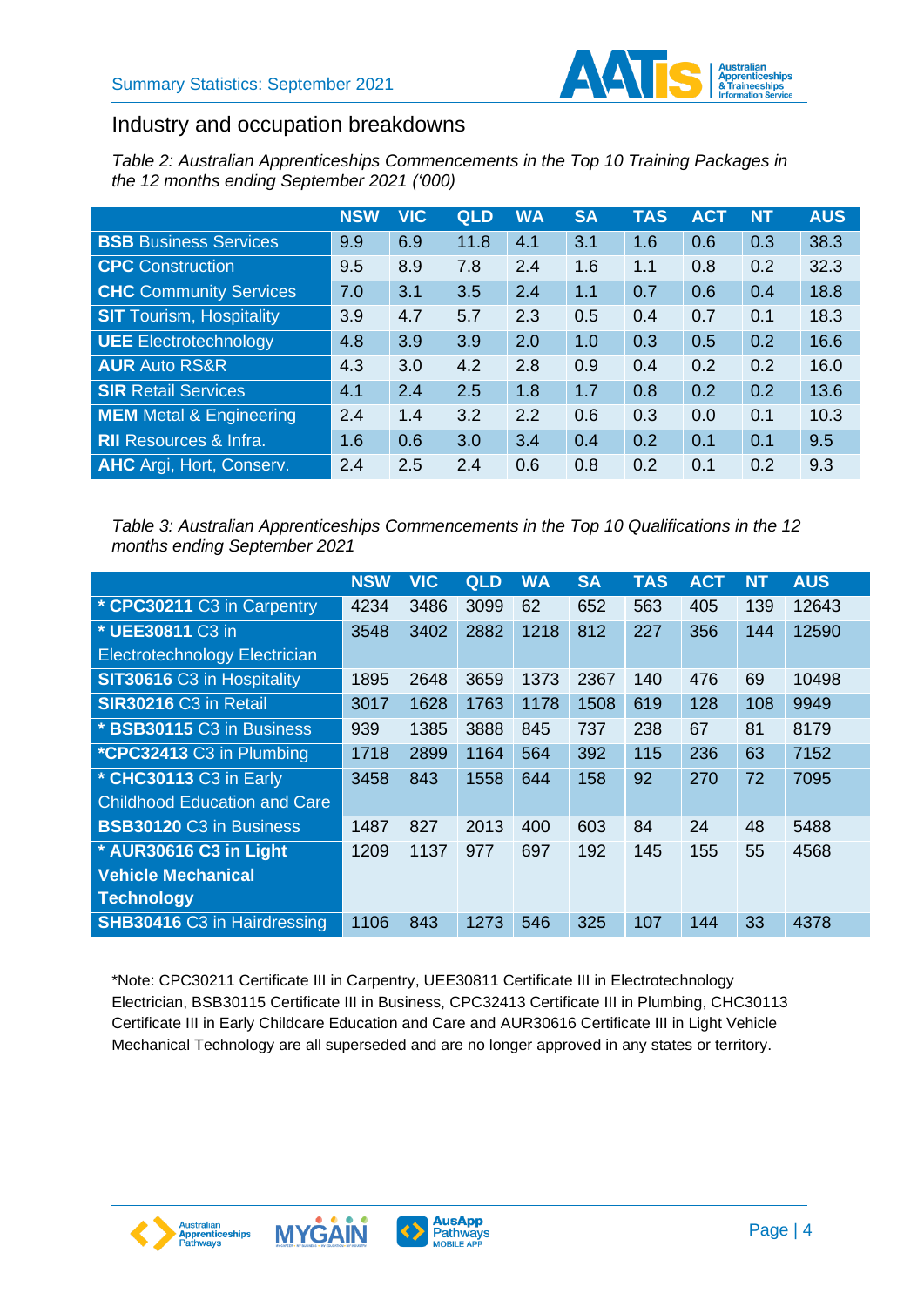

*Table 4: Australian Apprenticeships Commencements by occupation and state/territory, 12 months ending September 2021 ('000)*

|                                | <b>NSW</b> | <b>VIC</b> | QLD  | <b>WA</b> | <b>SA</b> | <b>TAS</b> | <b>ACT</b> | <b>NT</b> | <b>AUS</b> |
|--------------------------------|------------|------------|------|-----------|-----------|------------|------------|-----------|------------|
| <b>Technician &amp; Trade</b>  | 29.1       | 26.3       | 26.8 | 12.4      | 6.6       | 3.2        | 2.1        | 1.0       | 107.4      |
| <b>Workers</b>                 |            |            |      |           |           |            |            |           |            |
| <b>Clerical and</b>            | 10.8       | 6.3        | 11.6 | 4.5       | 2.9       | 1.5        | 0.9        | 0.3       | 38.8       |
| administrative workers         |            |            |      |           |           |            |            |           |            |
| <b>Community and</b>           | 10.6       | 8.1        | 8.7  | 4.7       | 1.8       | 1.2        | 1.2        | 0.6       | 36.8       |
| personal service               |            |            |      |           |           |            |            |           |            |
| <b>workers</b>                 |            |            |      |           |           |            |            |           |            |
| <b>Sales Workers</b>           | 7.5        | 3.4        | 3.6  | 1.9       | 1.9       | 0.8        | 0.3        | 0.2       | 19.8       |
| <b>Labourers</b>               | 3.5        | 2.8        | 3.7  | 2.3       | 1.1       | 0.5        | 0.1        | 0.2       | 14.3       |
| <b>Machinery operators and</b> | 3.1        | 1.3        | 4.2  | 3.3       | 0.7       | 0.3        | 0.1        | 0.1       | 13.2       |
| drivers                        |            |            |      |           |           |            |            |           |            |
| <b>Managers</b>                | 1.5        | 1.3        | 1.2  | 0.4       | 0.4       | 0.2        | 0.5        | 0.1       | 5.6        |
| <b>Professionals</b>           | 0.7        | 0.4        | 0.6  | 0.2       | 0.3       | 0.1        | 0.1        | 0.0       | 2.4        |
| <b>Other</b>                   | 0.0        | 0.0        | 0.0  | 0.0       | 0.0       | 0.0        | 0.0        | 0.0       | 0.0        |

Note: Technician & Trade Workers are classified as 'trades', and all other groups as classified as 'non-trades'.

*Table 5: Australian Apprenticeships Commencements in the Top 10 Employer Industries (ANZSIC) in the 12 months ending September 2021 ('000)*

|                               | <b>NSW</b> | <b>VIC</b> | QLD  | <b>WA</b> | <b>SA</b> | <b>TAS</b> | <b>ACT</b> | <b>NT</b> | <b>AUS</b> |
|-------------------------------|------------|------------|------|-----------|-----------|------------|------------|-----------|------------|
| <b>Construction (E)</b>       | 16.1       | 15.2       | 13.6 | 5.2       | 2.5       | 1.6        | 1.7        | 0.5       | 56.0       |
| <b>Accommodation (H)</b>      | 7.5        | 6.3        | 8.4  | 3.0       | 1.8       | 0.9        | 0.8        | 0.2       | 28.8       |
| <b>Administrative and</b>     | 5.4        | 5.8        | 5.8  | 3.4       | 3.0       | 0.8        | 0.2        | 0.1       | 24.5       |
| <b>Support Services (N)</b>   |            |            |      |           |           |            |            |           |            |
| <b>Health Care and Social</b> | 7.4        | 3.4        | 4.9  | 2.6       | 1.2       | 0.9        | 0.6        | 0.3       | 21.3       |
| <b>Assistance (Q)</b>         |            |            |      |           |           |            |            |           |            |
| <b>Other Services (S)</b>     | 5.5        | 3.5        | 5.7  | 2.9       | 1.0       | 0.4        | 0.6        | 0.2       | 19.8       |
| <b>Manufacturing (C)</b>      | 4.7        | 5.4        | 4.8  | 2.1       | 1.6       | 0.8        | 0.1        | 0.1       | 19.6       |
| <b>Retail Trade (G)</b>       | 3.4        | 2.3        | 3.8  | 0.9       | 1.0       | 0.4        | 0.2        | 0.2       | 12.2       |
| <b>Education and Training</b> | 1.9        | 1.7        | 1.6  | 0.8       | 0.6       | 0.1        | 0.3        | 0.2       | 7.2        |
| (P)                           |            |            |      |           |           |            |            |           |            |
| <b>Public Administration</b>  | 2.3        | 0.2        | 1.3  | 0.8       | 0.6       | 0.2        | 0.9        | 0.2       | 6.7        |
| and Safety (O)                |            |            |      |           |           |            |            |           |            |
| <b>Mining (B)</b>             | 0.4        | 0.0        | 1.1  | 4.4       | 0.3       | 0.1        | 0.0        | 0.1       | 6.5        |





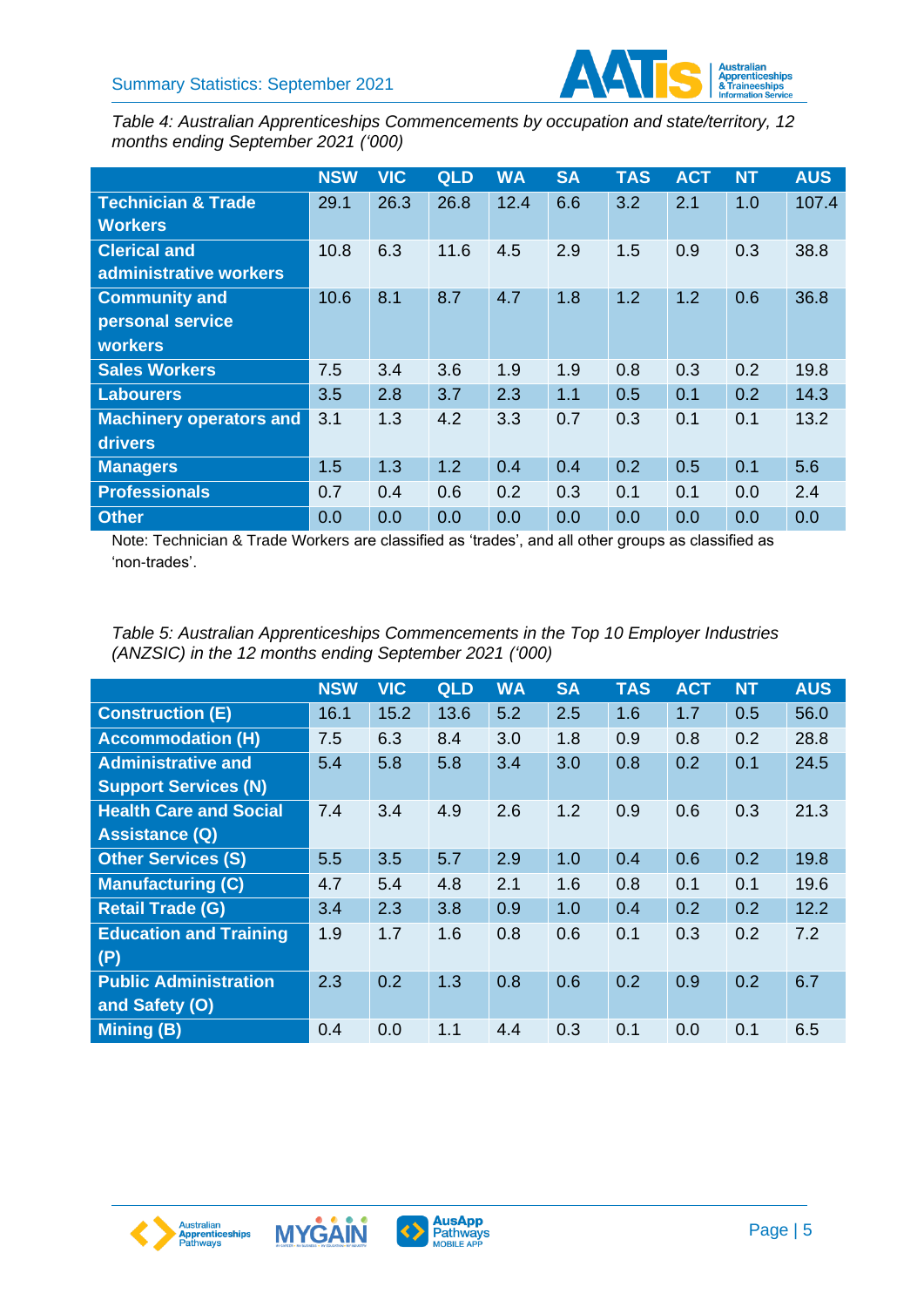

# NSW summary: 12 months ending September 2021

As of 30 September 2021, there were 672 approved Australian Apprenticeship qualifications in New South Wales. This is a decrease of 11.7% from 30 September 2020.

Note: The number of approved Australian Apprenticeship qualifications decreased to 593 as of 30 March 2022.

#### *Table 6: Qualification Classification by State*

|                       | <b>Approved</b><br>$ $ qualifications $ $ | <b>Commencements</b> |
|-----------------------|-------------------------------------------|----------------------|
| <b>Apprenticeship</b> | 118                                       | 27,388               |
| Traineeship           | 554                                       | 39,482               |
| <b>Total</b>          | 672                                       | 66,870               |

Note: The commencements figures in this table exclude qualifications that were not able to be matched against a classification, therefore may not match those shown in overall commencement figures.

In the 12 months to 30 September 2021, compared with the previous year:

- Commencements increased by 76.6% to 66,870
- Completions decreased by 4.8% to 22,615
- There were 107,845 apprentices and trainees in training, an increase of 29.0% from the previous year

*Figure 4: NSW commencement, completion & in-training numbers, year to September Qtr, 2017-2021*







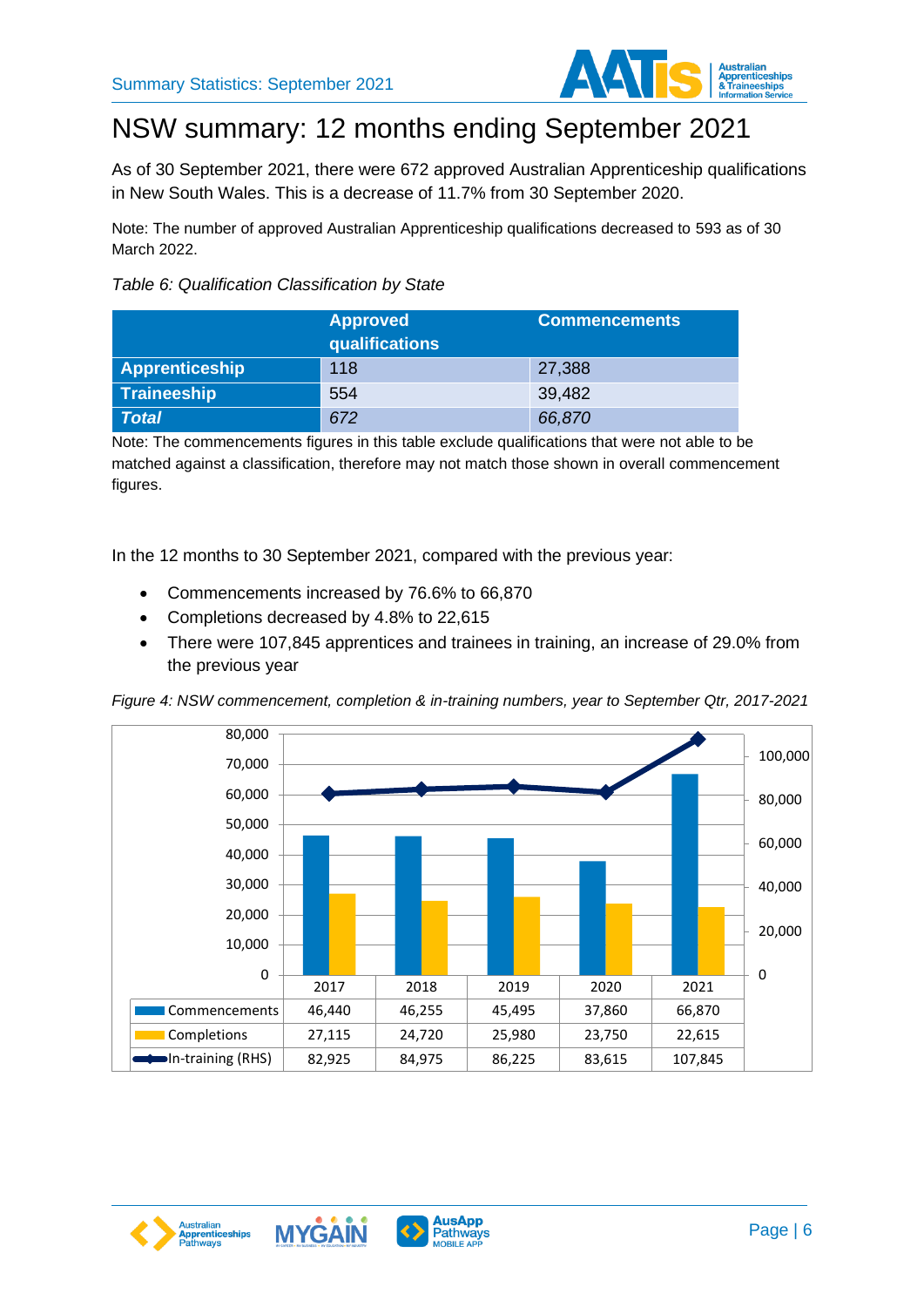

## VIC summary: 12 months ending September 2021

As of 30 September 2021, there were 514 approved Australian Apprenticeship qualifications in the Victoria. This is a decrease of 10.4% from 30 September 2020.

Note: The number of approved Australian Apprenticeship qualifications decreased to 511 as of 30 March 2022.



|                       | <b>Approved</b><br>qualifications | <b>Commencements</b> |
|-----------------------|-----------------------------------|----------------------|
| <b>Apprenticeship</b> | 113                               | 22,041               |
| Traineeship           | 401                               | 27,944               |
| <b>Total</b>          | 514                               | 49,985               |

Note: The commencements figures in this table exclude qualifications that were not able to be matched against a classification, therefore may not match those shown in overall commencement figures.

In the 12 months to 30 September 2021, compared with the previous year:

- Commencements increased by 100.5% to 49,985
- Completions decreased by 4.8% to 15,940
- There were 78,420 apprentices and trainees in training, an increase of 33.5% from the previous year

*Figure 5: VIC commencement, completion & in-training numbers, year to September Qtr, 2017-2021*







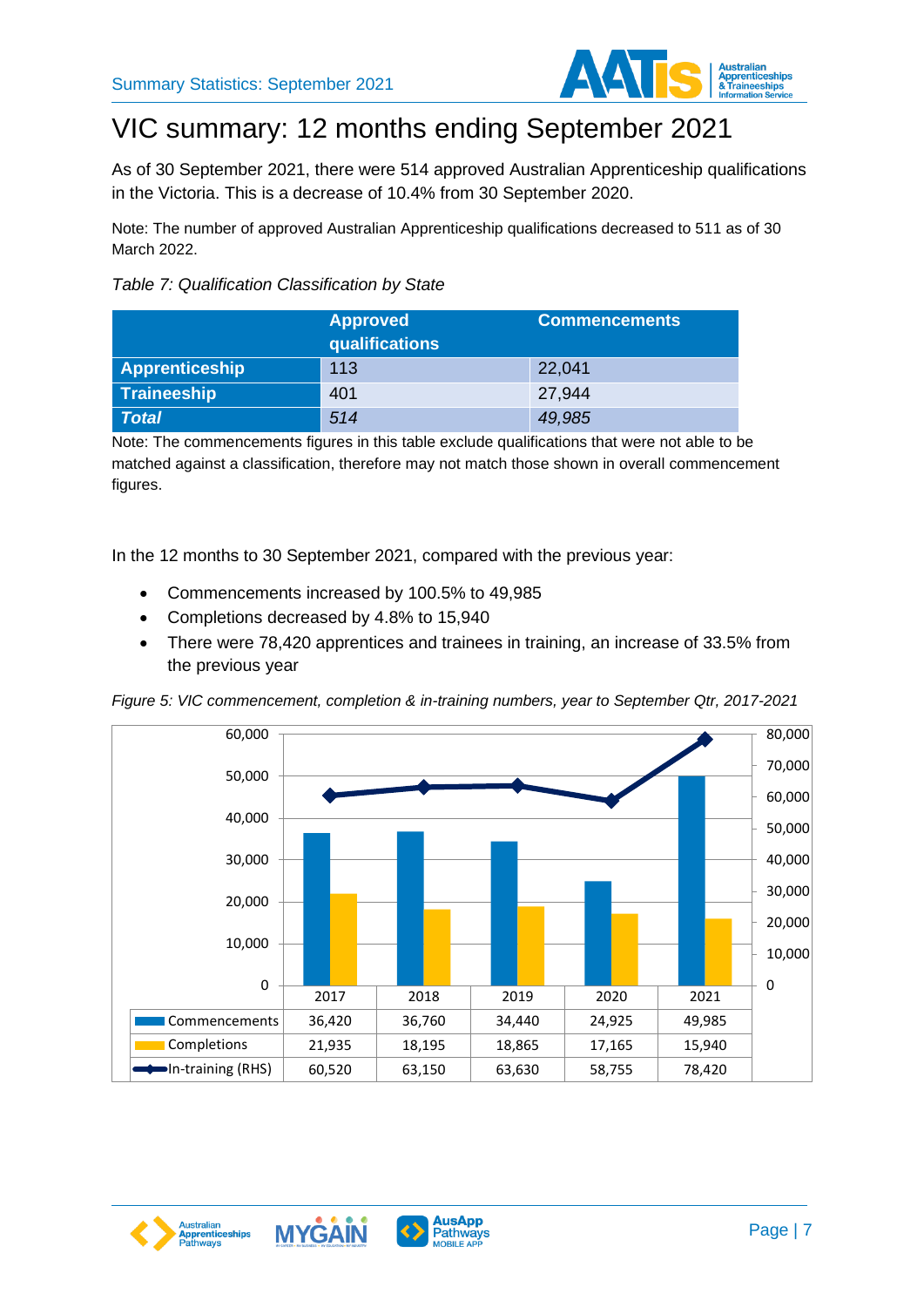

## QLD summary: 12 months ending September 2021

As of 30 September 2021, there were 433 approved Australian Apprenticeship qualifications in Queensland. This is a decrease of 7.7% from 30 September 2020.

Note: The number of approved Australian Apprenticeship qualifications decreased to 431 as of 30 March 2022.

#### *Table 8: Qualification Classification by State*

|                       | <b>Approved</b><br>qualifications | <b>Commencements</b> |
|-----------------------|-----------------------------------|----------------------|
| <b>Apprenticeship</b> | 109                               | 24,957               |
| <b>Traineeship</b>    | 324                               | 35,388               |
| <b>Total</b>          | 433                               | 60,345               |

Note: The commencements figures in this table exclude qualifications that were not able to be matched against a classification, therefore may not match those shown in overall commencement figures.

In the 12 months to 30 September 2021, compared with the previous year:

- Commencements increased by 97.5% to 60,345
- Completions decreased by 2.7% to 19,500
- There were 79,295 apprentices and trainees in training, an increase of 39.8% from the previous year

*Figure 6: QLD commencement, completion & in-training numbers, year to September Qtr, 2017-2021*







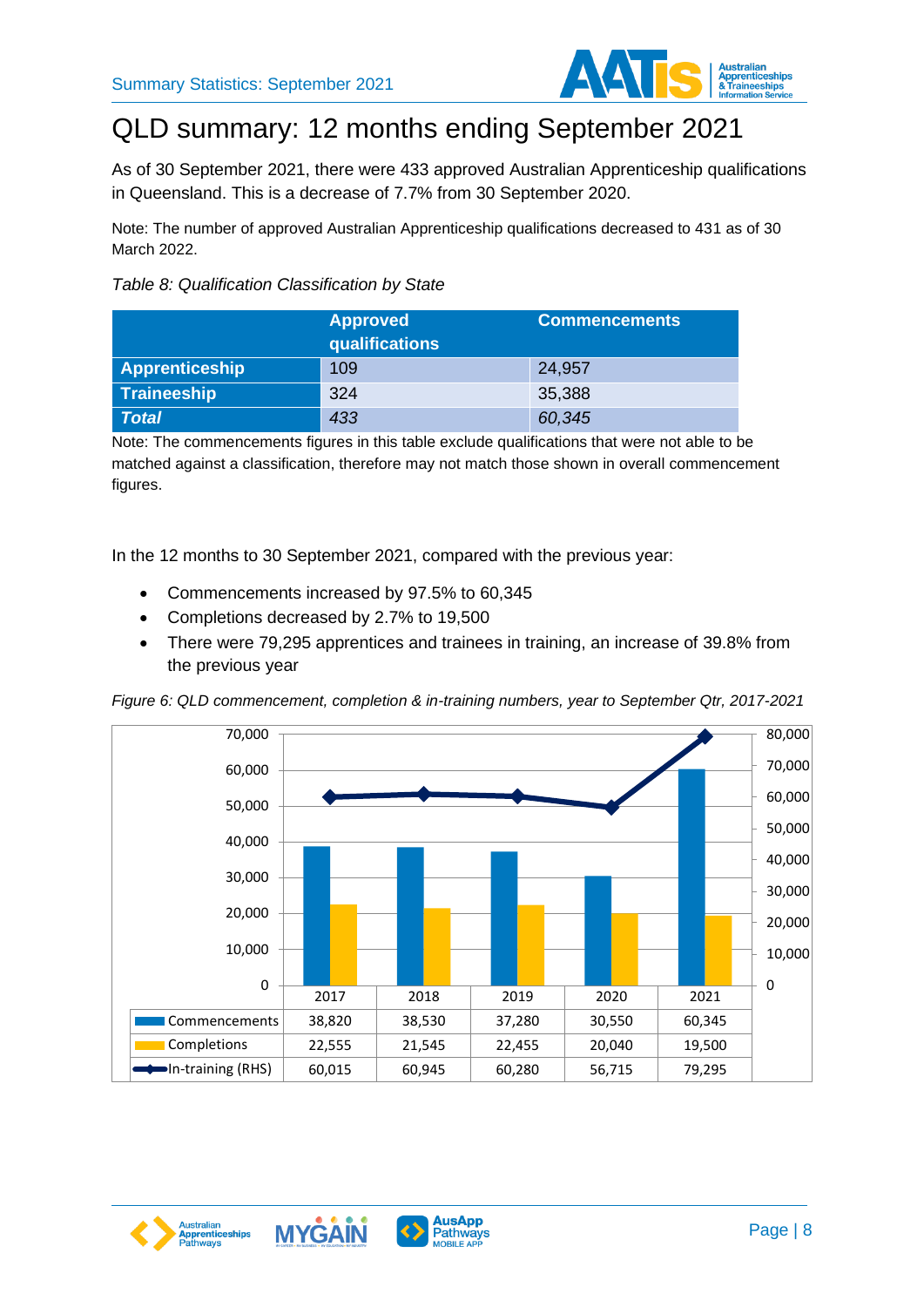

## WA summary: 12 months ending September 2021

As of 30 September 2021, there were 492 approved Australian Apprenticeship qualifications in Western Australia. This is a decrease of 6.6% from 30 September 2020.

Note: The number of approved Australian Apprenticeship qualifications decreased to 482 as of 30 March 2022.

#### *Table 9: Qualification Classification by State*

|                       | <b>Approved</b><br> qualifications <sup> </sup> | <b>Commencements</b> |
|-----------------------|-------------------------------------------------|----------------------|
| <b>Apprenticeship</b> | 89                                              | 10,759               |
| <b>Traineeship</b>    | 403                                             | 18,931               |
| <b>Total</b>          | 492                                             | 29,690               |

Note: The commencements figures in this table exclude qualifications that were not able to be matched against a classification, therefore may not match those shown in overall commencement figures.

In the 12 months to 30 September 2021, compared with the previous year:

- Commencements increased by 100.5% to 29,690
- Completions increased by 2.8% to 9,195
- There were 39,855 apprentices and trainees in training, an increase of 41.2% from the previous year

*Figure 7: WA commencement, completion & in-training numbers, year to September Qtr, 2017-2021*







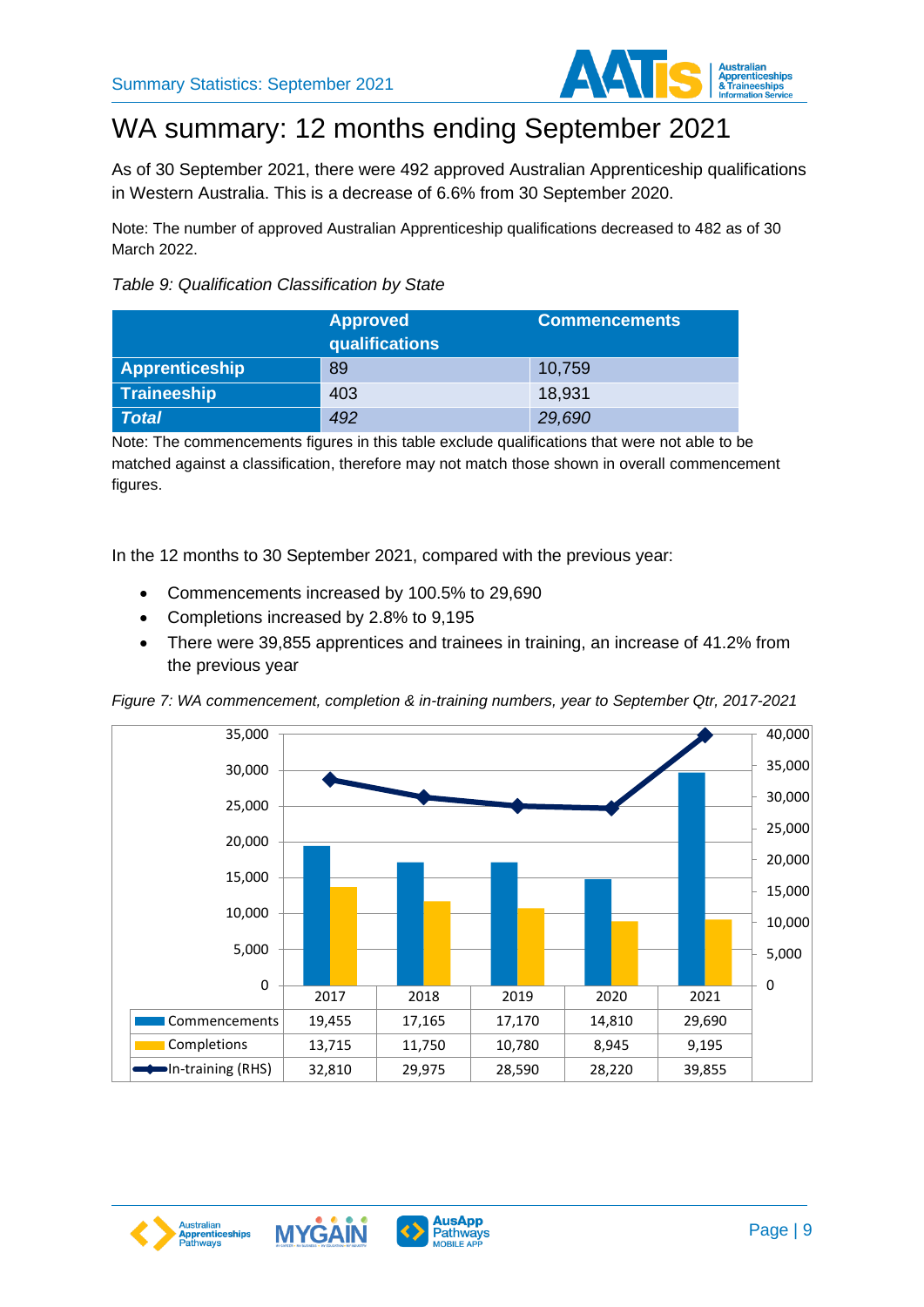

## SA summary: 12 months ending September 2021

As of 30 September 2021, there 633 approved Australian Apprenticeship qualifications in South Australia. This is a decrease of 12.1% from 30 September 2020.

Note: The number of approved Australian Apprenticeship qualifications decreased to 623 as of 30 March 2022.

#### *Table 10: Qualification Classification by State*

|                       | <b>Approved</b><br>qualifications | <b>Commencements</b> |
|-----------------------|-----------------------------------|----------------------|
| <b>Apprenticeship</b> | 130                               | 5323                 |
| Traineeship           | 503                               | 10,417               |
| <b>Total</b>          | 633                               | 15,740               |

Note: The commencements figures in this table exclude qualifications that were not able to be matched against a classification, therefore may not match those shown in overall commencement figures.

In the 12 months to 30 September 2021, compared with the previous year:

- Commencements increased by 84.2% to 15,740
- Completions increased by 21.9% to 5,145
- There were 24,650 apprentices and trainees in training, an increase of 33.8% from the previous year

*Figure 8: SA commencement, completion & in-training numbers, year to September Qtr, 2017-2021*







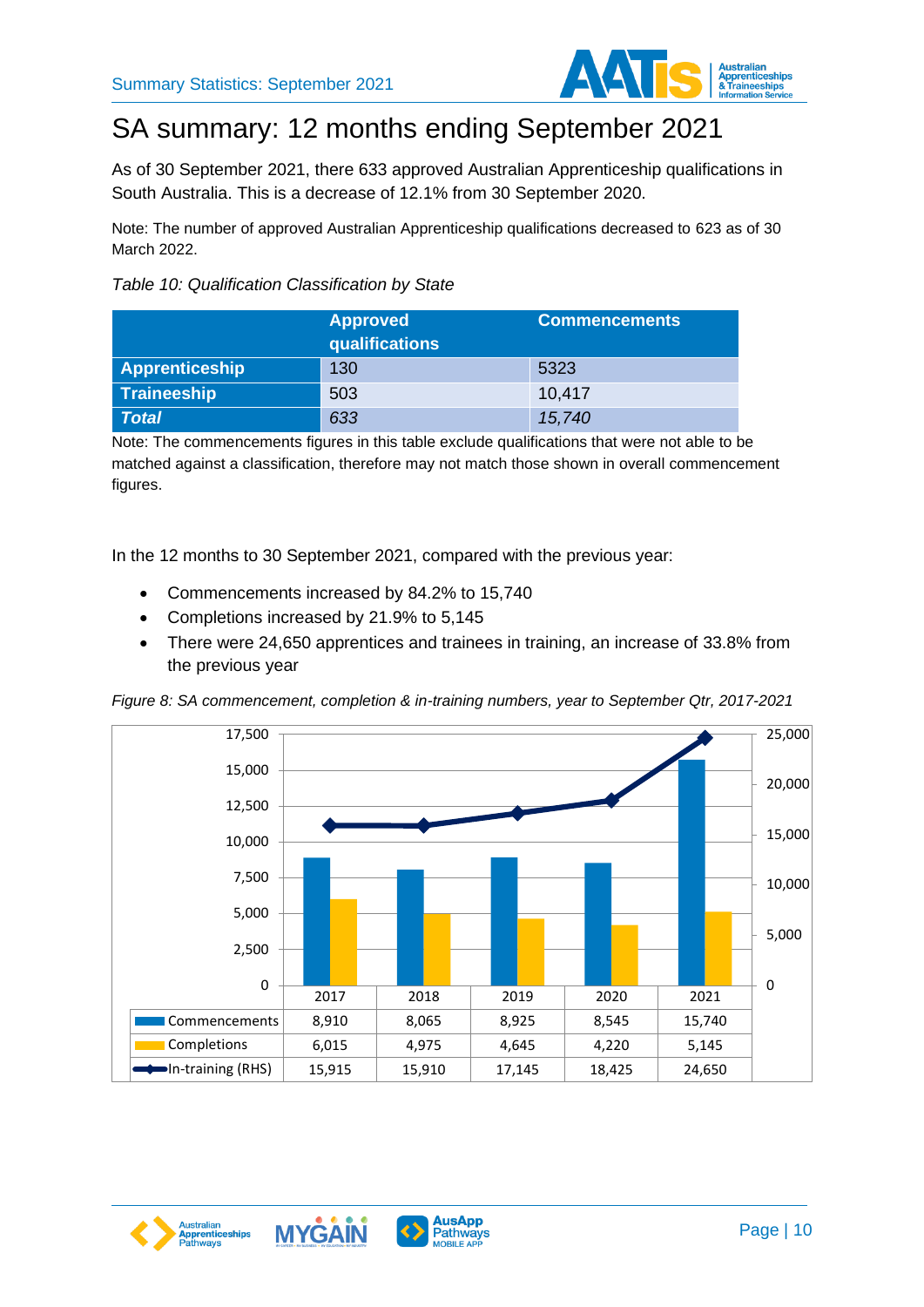

# TAS summary: 12 months ending September 2021

As of 30 September 2021, there 384 approved Australian Apprenticeship qualifications in Tasmania. This is a increase of 2.4% from 30 September 2020.

Note: The number of approved Australian Apprenticeship qualifications increased to 386 as of 30 March 2022.

*Table 11: Qualification Classification by State: Classification data is not provided by Tasmania*

|                | <b>Approved</b><br>$ $ qualifications $ $ | <b>Commencements</b> |
|----------------|-------------------------------------------|----------------------|
| Apprenticeship | <b>NA</b>                                 | <b>NA</b>            |
| Traineeship    | <b>NA</b>                                 | <b>NA</b>            |
| <b>Total</b>   | 384                                       | 7800                 |

Note: Tasmania does not provide classifications data. Total figures refer to the number of qualifications approved as an Australian Apprenticeship, and total commencements figures.

In the 12 months to 30 September 2021, compared with the previous year:

- Commencements increased by 82.5% to 7,800
- Completions increased by 16.2% to 3,050
- There were 11,075 apprentices and trainees in training, an increase of 24.7% from the previous year

*Figure9: TAS commencement, completion & in-training numbers, year to September Qtr, 2017-2021*







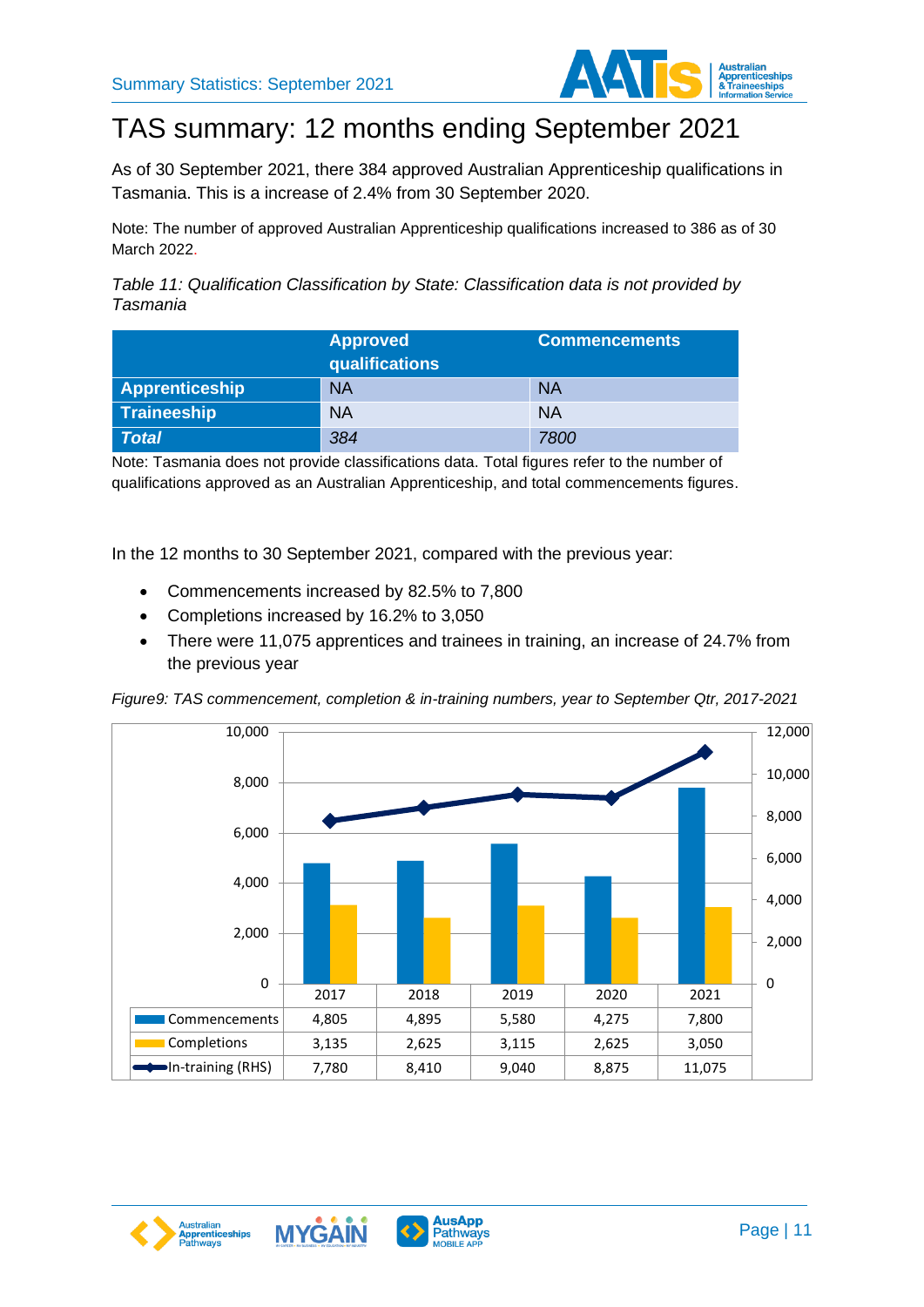

## ACT summary: 12 months ending September 2021

As of 30 September 2021, there were 475 approved Australian Apprenticeship qualifications in the ACT. This is a decrease of 10.7% from 30 September 2020.

Note: The number of approved Australian Apprenticeship qualifications remained at 475 as of 30 March 2022.



|                       | <b>Approved</b><br>qualifications | <b>Commencements</b> |
|-----------------------|-----------------------------------|----------------------|
| <b>Apprenticeship</b> | 105                               | 2003                 |
| <b>Traineeship</b>    | 370                               | 3422                 |
| <b>Total</b>          | 475                               | 5425                 |

Note: The commencements figures in this table exclude qualifications that were not able to be matched against a classification, therefore may not match those shown in overall commencement figures.

In the 12 months to 30 September 2021, compared with the previous year:

- Commencements increased by 31.8% to 5,425
- Completions decreased by 13.8% to 2,035
- There were 7,230 apprentices and trainees in training, an increase of 10.5% from the previous year

*Figure 10: ACT commencement, completion & in-training numbers, year to September Qtr, 2017- 2021*







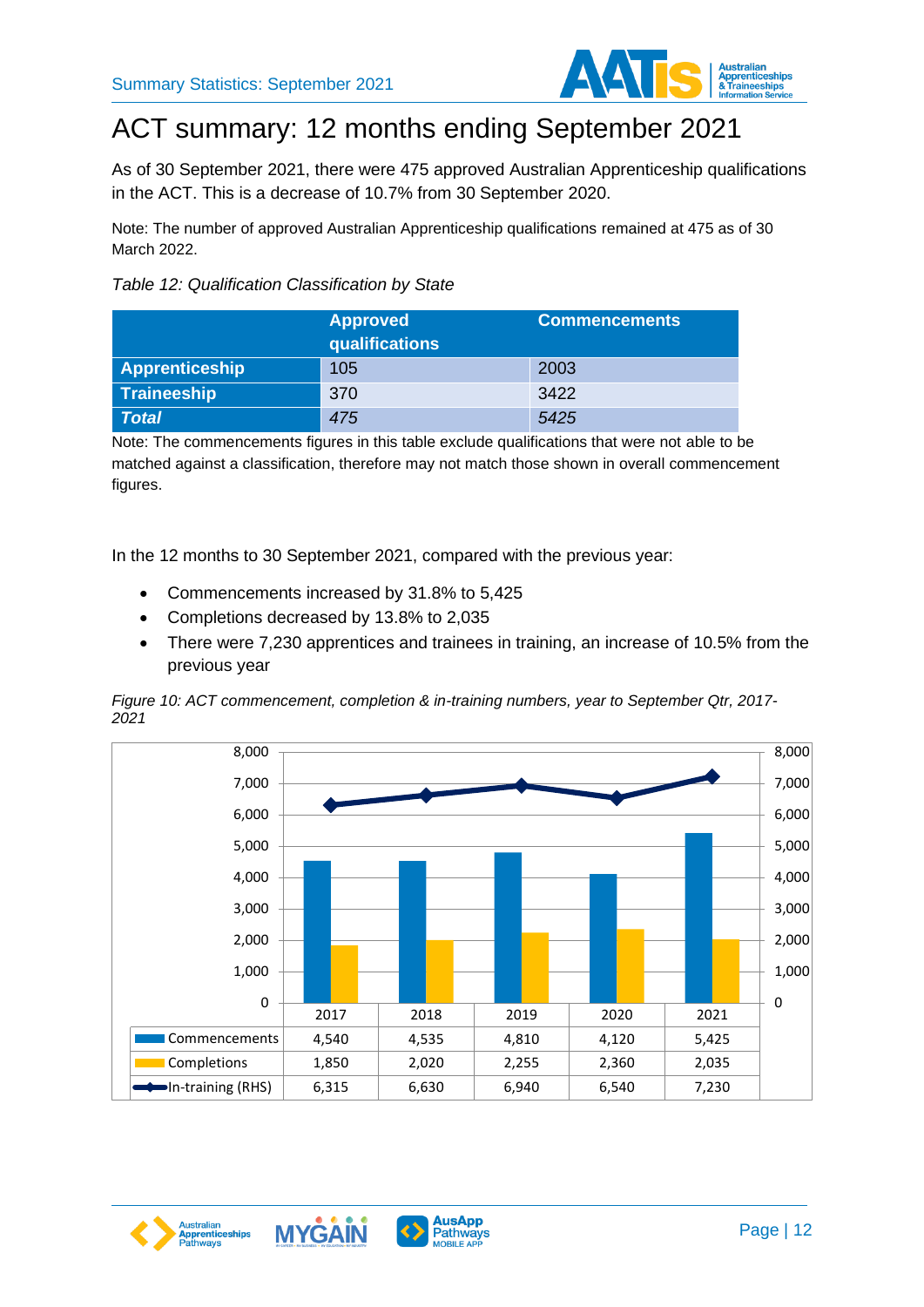

# NT summary: 12 months ending September 2021

As of 30 September 2021, there were 324 approved Australian Apprenticeship qualifications in NT. This is a decrease of 70.2% from 30 September 2020.

Note: The number of approved Australian Apprenticeship qualifications increased to 336 as of 30 March 2022.



|                       | <b>Approved</b><br>qualifications | <b>Commencements</b> |
|-----------------------|-----------------------------------|----------------------|
| <b>Apprenticeship</b> | 65                                | 867                  |
| <b>Traineeship</b>    | 259                               | 1638                 |
| <b>Total</b>          | 324                               | 2505                 |

Note: The commencements figures in this table exclude qualifications that were not able to be matched against a classification, therefore may not match those shown in overall commencement figures.

In the 12 months to 30 September 2021, compared with the previous year:

- Commencements increased by 51.1% to 2,505
- Completions increased by 6.6% to 1,080
- There were 3,650 apprentices and trainees in training, an increase of 15.1% from the previous year









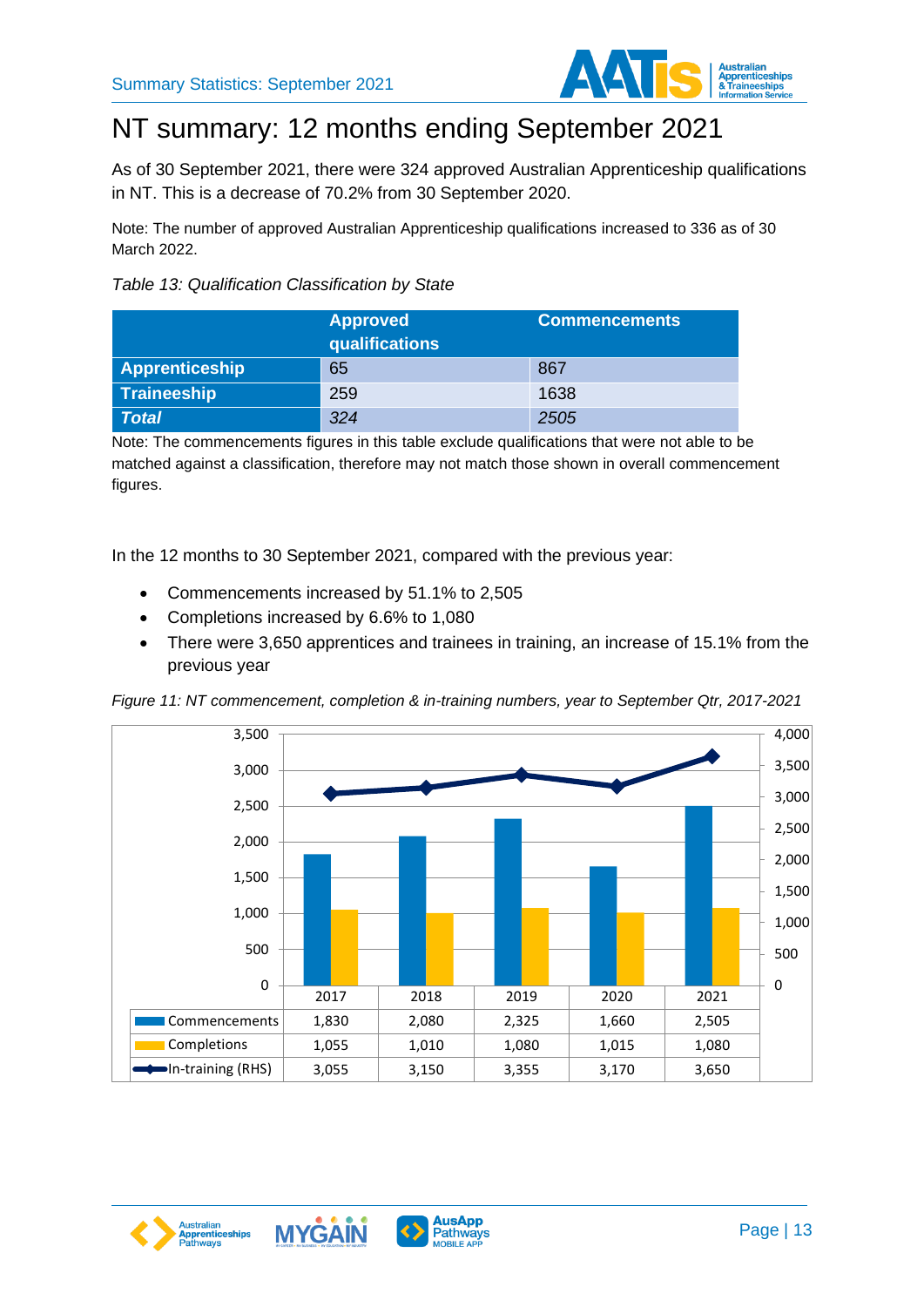

### Notes and definitions

### <span id="page-13-0"></span>Data sources

Data for this report were sourced from:

- [State and Territory Training Authorities](https://www.aapathways.com.au/sps?spdAAP.ServiceProviderType=%22Government%20Services%22&tab-test1=0)
- [NCVER Apprentices and trainees 2021: September](https://www.ncver.edu.au/research-and-statistics/publications/all-publications/apprentices-and-trainees-2021-september-quarter) quarter Australia
- [NCVER Completion and attrition rates for apprentices and trainees 2020](https://www.ncver.edu.au/research-and-statistics/collections/apprentices-and-trainees-collection)

All commencement, completion and in-training numbers are rounded to the nearest 5.

#### **Notes**

#### <span id="page-13-1"></span>**Boosting Apprenticeship Commencements**

[Boosting Apprenticeship Commencements \(BAC\)](https://www.dese.gov.au/boosting-apprenticeship-commencements) is an Australian government wage subsidy which supports businesses to take on new apprentices and trainees. Eligible businesses may receive up to 50% or \$7000 per quarter, for 12 months from commencement of the apprentice or trainee.

This initiative was a response to COVID-19 and the related decline of Australian Apprenticeship commencements. BAC was initially announced for 100,000 places but has subsequently been expanded until 30 June 2022. As anticipated, since the start of BAC there has been a large increase in commencements.

In October 2021, the Completing Apprenticeship Commencements (CAC) wage subsidy was also implemented. It is anticipated that CAC will affect completion rates for the December 2021 quarter onwards. The current data release is not impacted by CAC.

#### <span id="page-13-2"></span>**Qualification classifications and commencements totals**

The states and territories maintain schedules of qualifications that are approved to be undertaken as an Australian Apprenticeship. Each state and territory, excluding Tasmania, classifies Australian Apprenticeships into two groupings: apprenticeships and traineeships.

AATIS collects data on which qualifications are approved as an Australian Apprenticeship, and on their classification as an apprenticeship or traineeship. There are several caveats around this data:

- Apprenticeship and traineeship qualification totals exclude qualifications with a status of deleted
- When a state includes both a superseded and current qualification, only the most recent qualification is used and the superseded qualification is excluded
- Where a qualification has streams with different classifications across streams, the most common classification is used for the full qualification
- States and territories frequently remove qualifications, particularly when replacing them with a newly approved qualification. The total approved qualifications accounts for the qualifications that are removed, and for those which are added